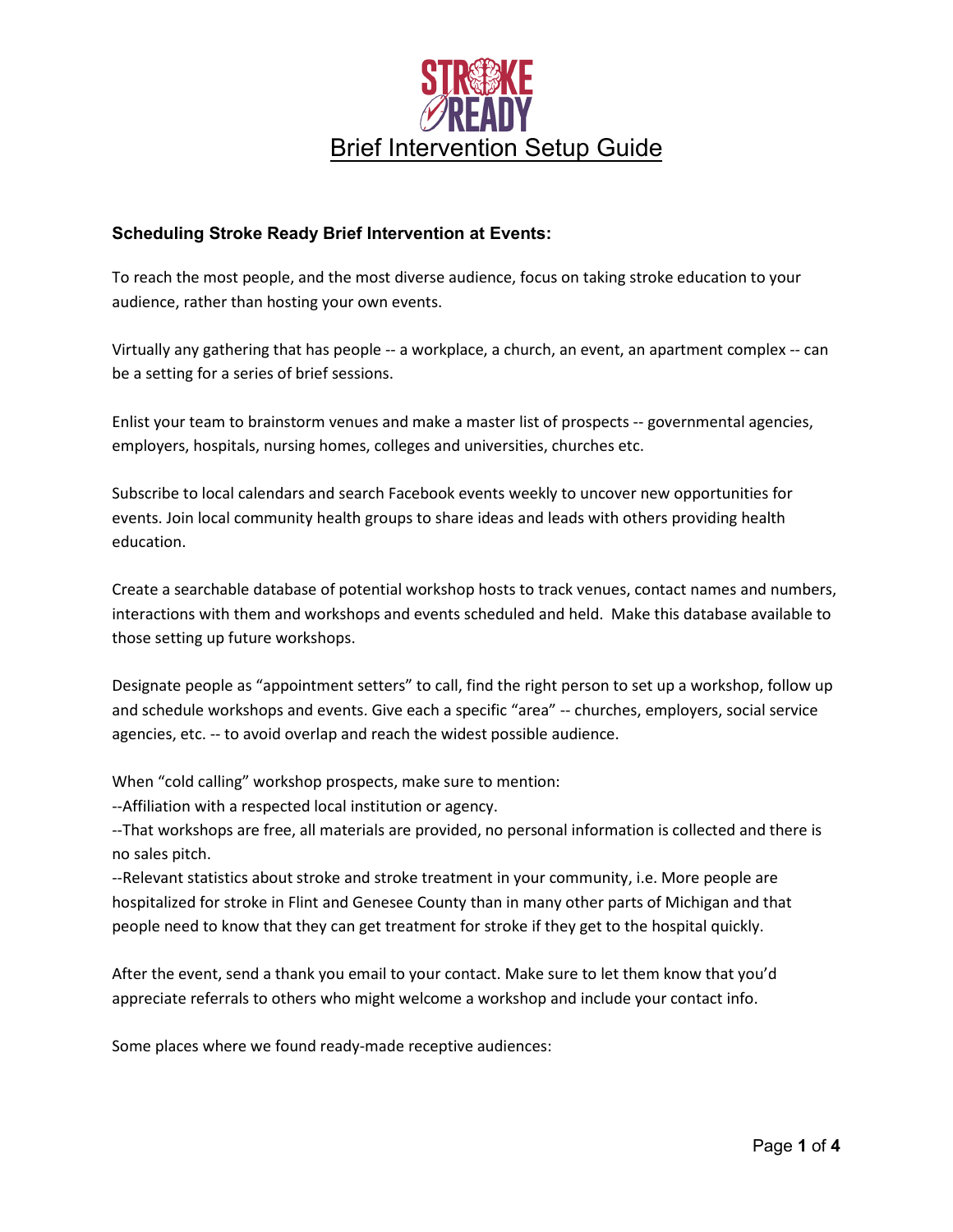

Churches: Many churches have a health ministry, a church nurse or host a regular health fair and welcome guests and their messages.

Neighborhood groups: We presented a 10-minute workshop at a meeting of neighborhood group leaders, then subsequently were invited to many individual neighborhood group meetings for a presentation.

Senior centers/senior living/assisted living: Many activities directors schedule regular workshops for their residents and participants and are happy to put you on their schedule.

Colleges and training programs: Classroom presentations to students going into health care professions are a great fit.

# **Brief Session Best Practices:**

-Brief sessions are a great option for workplaces and other venues that don't want to devote the time to a longer workshop.

--They can happen anywhere you can set up a table: grocery stores, work places, coffee shops, health fairs, festivals, hospital hallways, employee cafeterias, soup kitchens, bus station, senior centers, gyms and recreation facilities, etc.

--"Be mobile" if there isn't an opportunity for a table -- educators can carry materials in a tote and approach people at venues, such as festivals. Peer educators went car-to-car to talk to people as they lined up in their cars for water distribution and flu shots events.

--These sessions work best with giveaways -- pens, bracelets, magnets, even candy -- at the table to attract participants. Consider also having an eye-catching display, such as a poster display.

--Use Stroke Ready knowledge quiz and barriers to calling 911 sheets to engage participants further.

At events, peer educators should:

--Rehearse their intervention so they can present it quickly and completely in under 2 minutes.

--Demonstrate each sign of a stroke as they are reviewing the FAST symptoms.

--Be willing to approach people to start the conversation -- don't wait until they come to you. Make eye contact. Even something as simple as "Can I give you a free pen?" gets a surprising number of people willing to listen to your presentation.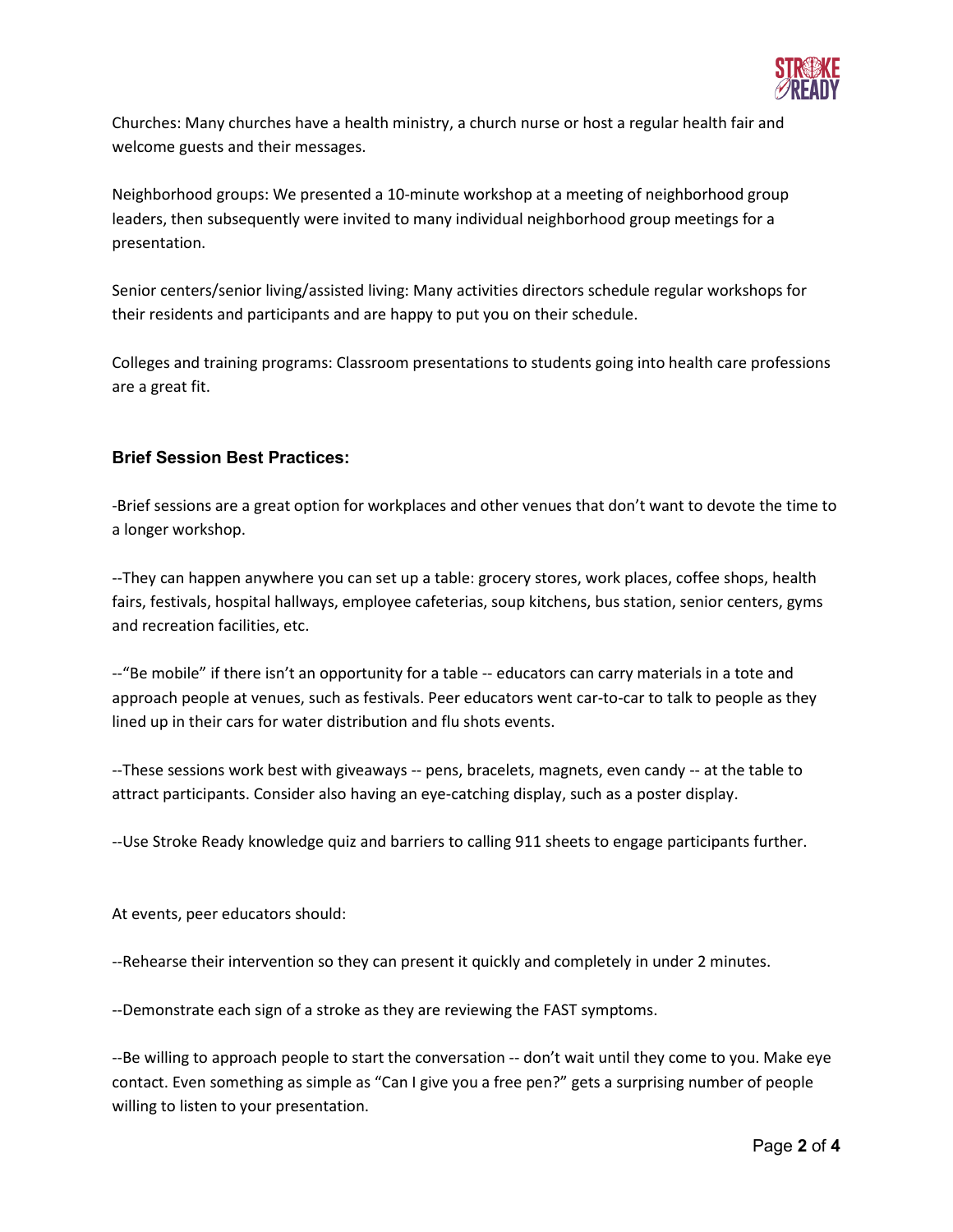

--Get to a venue early to check out the setup. Avoid setting up your table near music and loudspeakers if possible or ask the organizer to keep the volume at a level where you can still be heard.

--Network with the other vendors at a venue. Not only are most of them good candidates for a stroke brief intervention, they may also have suggestions for other events and workshops and can help spread the word.

--Give a business card and/or flyer to people who are interested in a workshop or having Stroke Ready educators at a future event. Also, consider having a sign-up sheet for those interested to reach out after the event.

--For outdoor events: bring balloon weights to keep your tablecloth, materials from blowing away if it's windy, bug spray and sunblock. Invest in a shade canopy if you will be doing a lot of outdoor events in the summer and rehearse how to put it up/take it down in training, before the event.

## **Conducting a Brief Session:**

In order to deliver effective workshops, peer educators must be well-versed in each of its components. We expect that peer educators will have a thorough understanding of stroke preparedness, but we do not expect that peer educators will become stroke experts.

As a way to maintain the quality and consistency of the program messaging, not only in the workshops, but the entire program, we established "core" program components. These **core components** include:

- **What is Stroke**: defines what a stroke is and what causes it.
- **Stroke Happens**: gives facts about how common stroke is, and explains the most common consequence of stroke, which is long-term disability.
- **Good News Stroke is Treatable**: emphasizes that there is a stroke medicine, TPA, that reduces disability, and that there are many people treated each year.
- Stroke Signs: teaches signs of stroke—face drooping, arm weakness, speech difficulty, and time to call 911, as well as how to check for each sign.
- **TPA the Clot Buster Medicine**: visual demonstration and illustration showing what happens during a stroke and how TPA works to remove a blockage in the brain.
- **Time is Everything**: explanation that medicine to treat stroke can only be given in the hospital, and that the earlier treatment is given, the better the chance of recovery.
- **Stroke Ready Action Plan**: a step-by-step plan to guide a person through calling 911 if they see signs of stroke, and a reminder of the steps to follow when doing so.
- **Stroke Ready Music Video or Audio (the Think Fast song)**: Composed and performed by Flint community members and their academic partners. Includes visual demonstration of signs of stroke and reinforcement of program messaging to call 911 and get to the hospital as soon as possible. Refer participants to [www.StrokeReady.com](http://www.strokeready.com/) to view the music video.